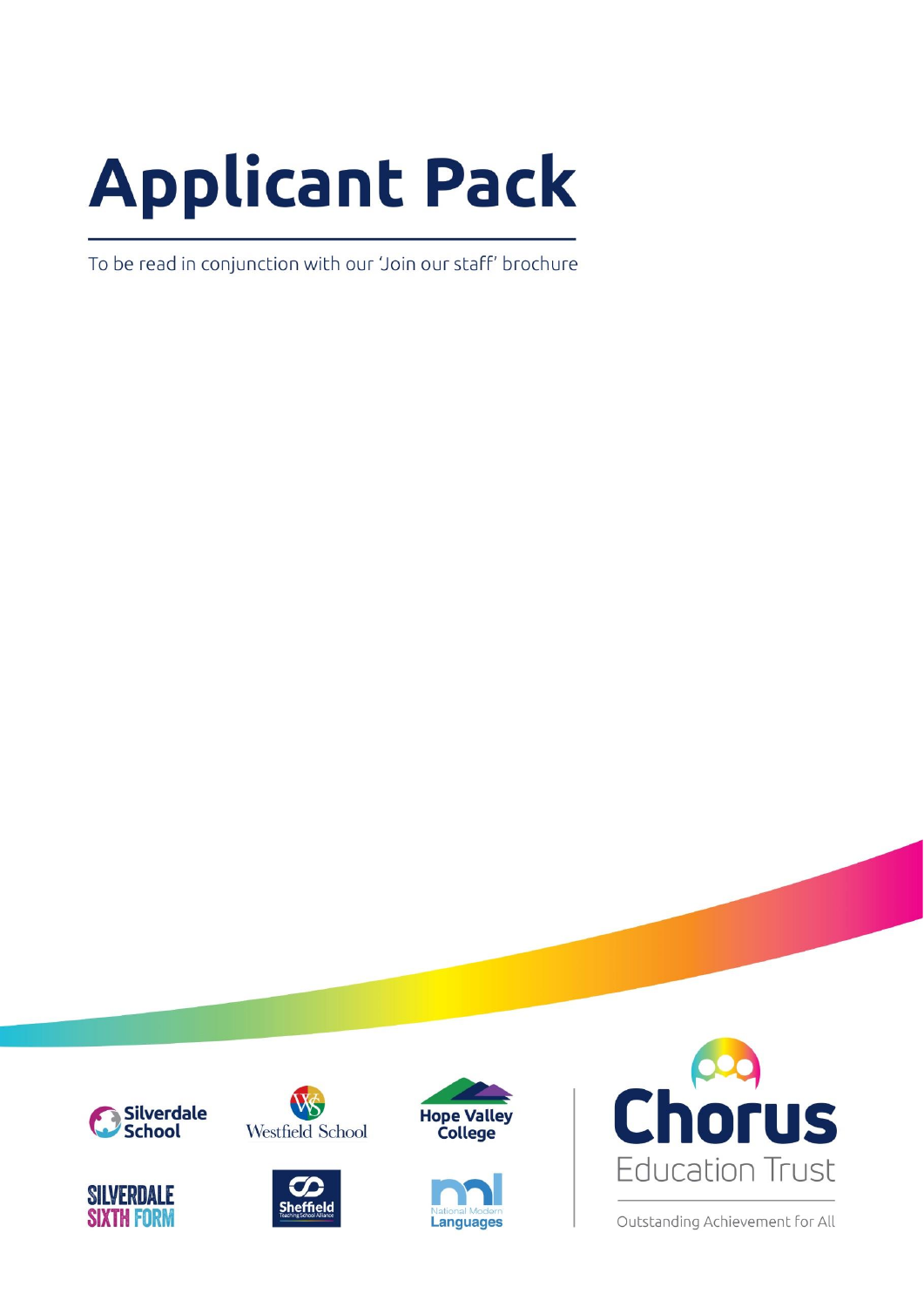

## **Job Advert**



Hope Valley College is a comprehensive secondary at the heart of the local community. It is a small, friendly and supportive school and sits within the village Hope Valley of Hope in the Derbyshire Peak District. We joined Chorus in September 2019, when it also welcomed a new Principal. In the recent Teacher Assessed Grades,  $\overline{\mathsf{Ch}^{\mathsf{erus}}$  Education Trust our young people outperformed any previous cohorts.

Hope Valley College is part of Chorus Education Trust, and as such all appointees may be required to work at any Trust site in the future.

You can view the school website at: **[www.hopevalley-chorustrust.org](http://www.hopevalley-chorustrust.org/)**

### **Senior Science Technician Salary: Grade 4 SCP 7 – 12 £20,092 - £22,183 (£17,185 - £18,973 pro rata) Permanent – 37 hours, 39 weeks per year To start: ASAP**

## **About this vacancy**

We are seeking to appoint a Senior Science Technician to provide support and assistance to busy our Science Department.

The successful candidate will be responsible for providing specialist support involving the use of specific curriculum resources within the science department, including unsupervised preparation and maintenance of resources and support to staff and pupils.

Students at Hope Valley College are taught by five science teachers and each teacher has a subject specialism. The science labs are well equipped and practical science is an essential part of our curriculum, with high quality practical lessons forming an important part of the students' experience.

Benefits include:

- CPD support from one of the largest Teaching Schools, the **South Yorkshire Teaching Hub**, throughout your career.
- Opportunities to develop skills and experience as part of a growing, local Trust.

#### **There will be no need to go elsewhere – your career will flourish with us.**

## **To apply**

The full application pack is available from [www.chorustrust.org/vacancies](http://www.chorustrust.org/vacancies) and completed Chorus Trust application forms are to be sent to Lisa Critchlow at[: recruitment@hopevalley.chorustrust.org](mailto:recruitment@hopevalley.chorustrust.org)

Please note that CVs and Sheffield City Council/Derbyshire County Council application forms will not be accepted. Applicants are welcome to discuss any aspect of the role with Steve Taylor, Head of Science.

Deadline for applications: **11.59pm on 7 th November 2021.** Interviews to be held: **week beginning 15 th November 2021**.

*The successful candidate will be required to complete a Disclosure & Barring check in line with the Rehabilitation of Offenders Act (ROA) 1974 (Exceptions) Order 1975 and the Police Act Regulations.*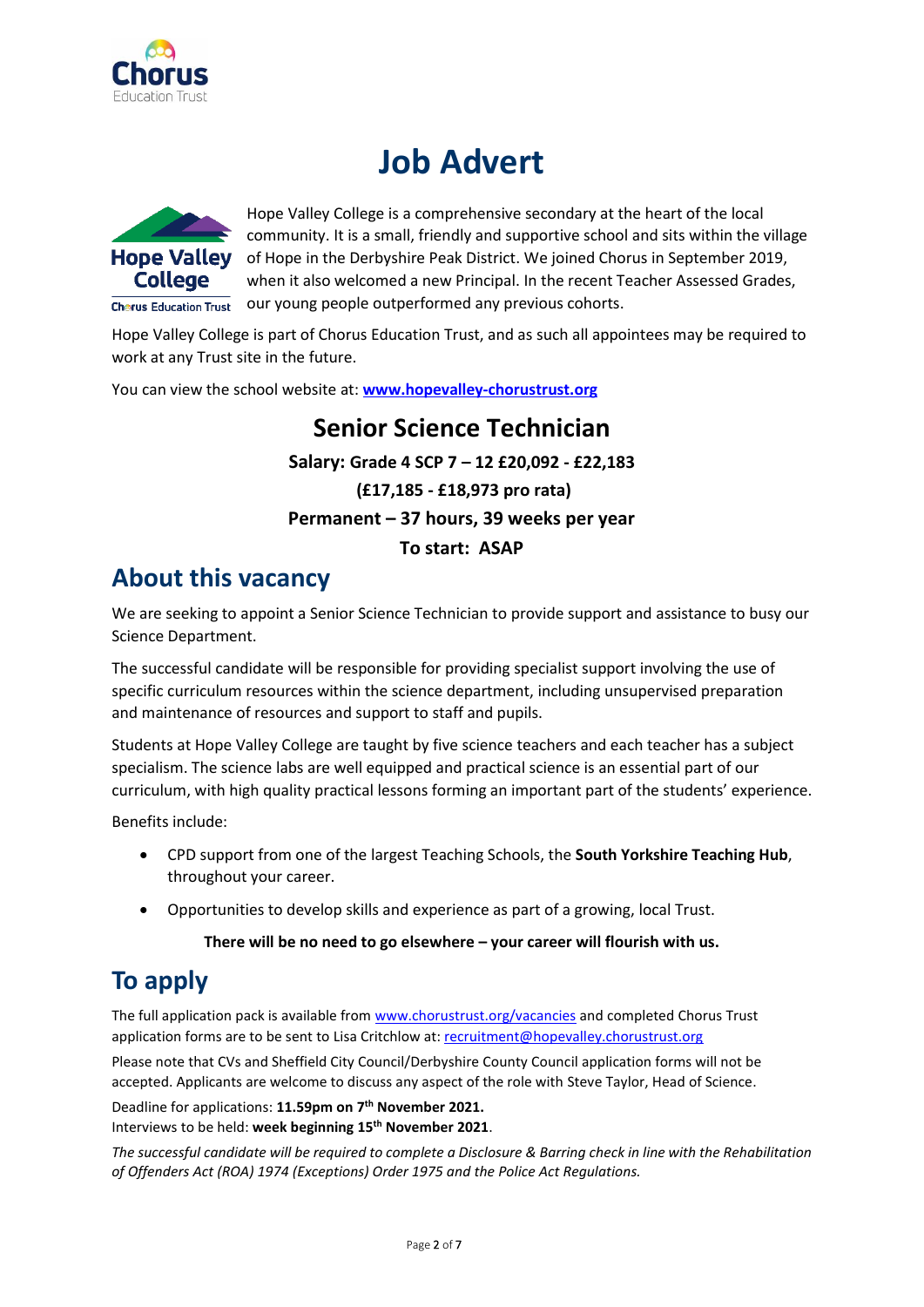

# **Job Description: summary**

| <b>Post title:</b>                                                  | Senior Curriculum/Resource Support (Science) Technician                                                                                                                                                                                                                                 |  |  |
|---------------------------------------------------------------------|-----------------------------------------------------------------------------------------------------------------------------------------------------------------------------------------------------------------------------------------------------------------------------------------|--|--|
| <b>Profile:</b>                                                     | LD <sub>3</sub>                                                                                                                                                                                                                                                                         |  |  |
| Grade:                                                              | 4                                                                                                                                                                                                                                                                                       |  |  |
| <b>Grade spinal point</b><br>range:                                 | $7-12$                                                                                                                                                                                                                                                                                  |  |  |
| <b>Accountable SLT post:</b>                                        | Subject Leader/Head of Science in conjunction with Business Manager                                                                                                                                                                                                                     |  |  |
| <b>Line Manager of post</b><br>holder (if different):               | <b>Head of Science</b>                                                                                                                                                                                                                                                                  |  |  |
| <b>Staff to be supervised</b><br>or line managed by<br>post holder: | <b>NA</b>                                                                                                                                                                                                                                                                               |  |  |
| Post holder will work<br>with:                                      | Other teaching and support staff                                                                                                                                                                                                                                                        |  |  |
| <b>Holiday and sickness</b><br>relief by/for:                       | By and for other Science Curriculum/Resources Support Assistants                                                                                                                                                                                                                        |  |  |
| <b>Purpose of job:</b>                                              | To be responsible for providing specialist support with specific<br>curriculum resources within the science department in school,<br>including unsupervised preparation and maintenance of resources and<br>support to staff and pupils<br>This post may work across the Trust schools. |  |  |
| <b>Version revised:</b>                                             | January 2020                                                                                                                                                                                                                                                                            |  |  |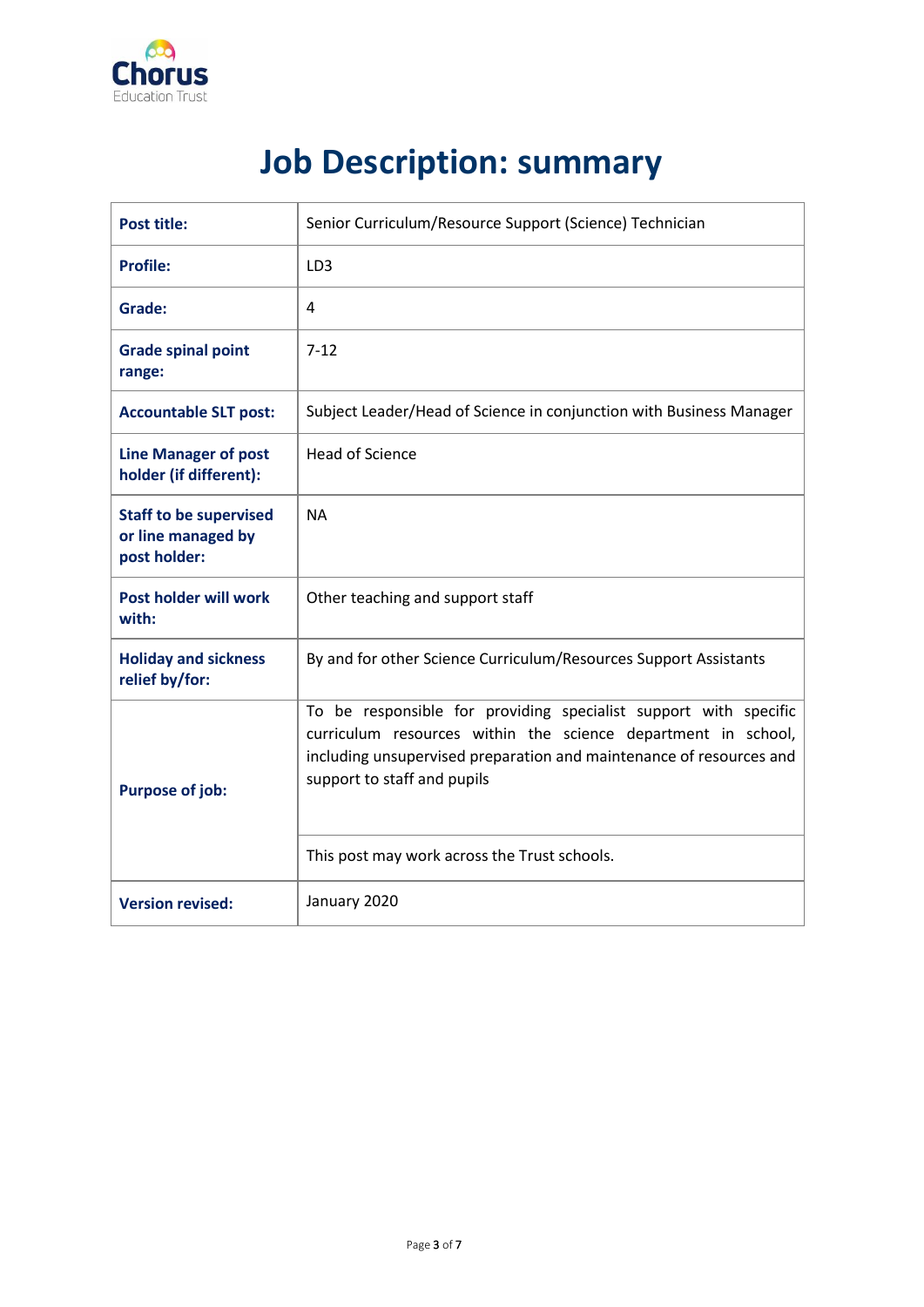

# **Job Description: duties**

The post holder must at all times carry out his/her responsibilities within the spirit of the School and Trust policies and within the framework of legislation relating to Academies and Education, with particular regard to the statutory responsibilities of the Trust and the Governing Body of the School.

These include but are not limited to:

#### **Specific duties and responsibilities**

To be responsible for the curriculum resources of the science department, to the standards required by the academy and any appropriate bodies. Duties will include, but not be limited to:

#### **Support for pupils**

• Support pupils in accessing learning activities under the guidance of the teacher

#### **Support for the teacher**

- Create and maintain a purposeful, orderly and productive working environment
- Timely and accurate preparation and use of specialist equipment/resources/materials as required by staff/curriculum/lesson plans etc. To include collection of data and advise on relevant materials and techniques using own judgement
- Maintain records as requested and assist with the operation, maintenance and development of administration procedures relating to technical duties within the school
- Ensure a healthy and safe working environment for the team is maintained, ensuring adherence to health and safety working practices and standards/legislation

#### **Support for the curriculum**

- Monitor and manage stock and supplies, cataloguing as required, including maintaining departmental risk registers and asset registers
- Maintenance of specialist equipment, check for quality/safety, undertake repairs/modifications within own capabilities and report other damages/needs
- Demonstrate and assist others in safe and effective use of specialist equipment/materials
- Able to adapt to the changing needs and demands of the school curriculum
- Undertake structured and agreed learning activities/teaching programmes
- Contribute to the display boards and leaflet displays in the department and the immediate area as directed by the Head of Science

#### **Support for the Trust / School (applies to all roles)**

- Be aware of and comply with policies and procedures relating to child protection, health, safety and security, confidentiality and data protection, reporting all concerns to an appropriate person.
- Work in a flexible way to respond to the needs of the Trust and to fulfil other duties and responsibilities appropriate to the grade and role as and when required.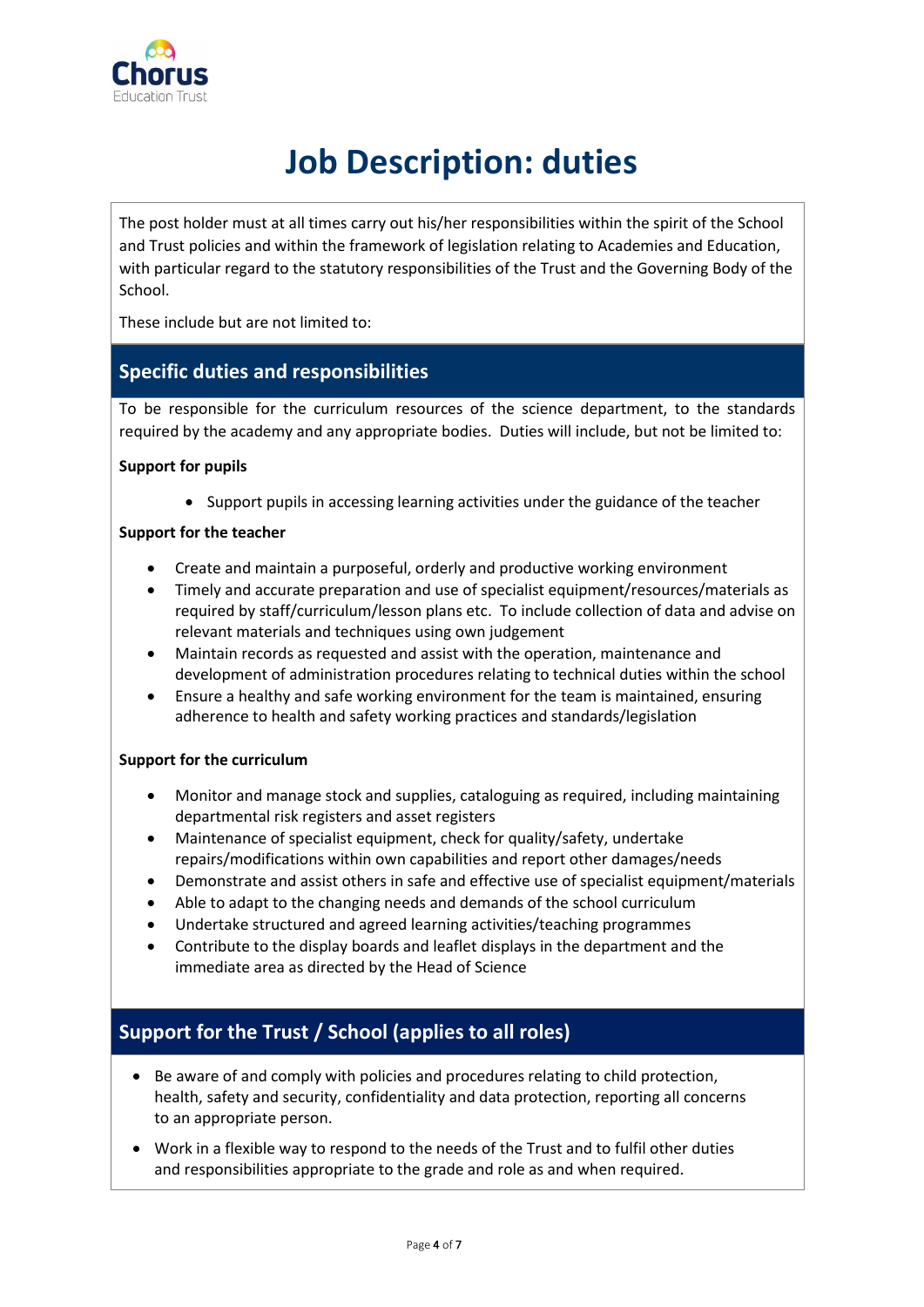

- Be aware of and support difference and ensure equal opportunities for all.
- Appreciate and support the role of other professionals.
- Attend and participate in relevant meetings as required.
- Contribute to the overall ethos/work/aims of the Trust/schools.
- Participate in relevant training, other learning activities and performance management as required.
- From time to time, to meet the needs of the Trust, you may be asked but not expected to work hours additional to your normal working hours. The Trust will give you as much notice as possible and you will be paid/recompensed for such work. Examples where this might be required are for example; relevant key school events such as Open Evenings, exam results days, trips, clubs, training etc.
- Team responsibilities All support staff are considered part of the overall support team and may be required to provide assistance to colleagues in other areas from time to time commensurate with the role, skillset and grade.

#### **Changes to these duties**

The above duties are not exhaustive and the post holder may be required to undertake tasks, roles and responsibilities as may be reasonably assigned to them by the Principal.

The job description and allocation of particular responsibilities will be kept under review and may be amended via consultation with individuals, the Governing Body or Board of Trustees and/or Senior leadership team as required. Trade Union representation will be welcomed in any such discussions.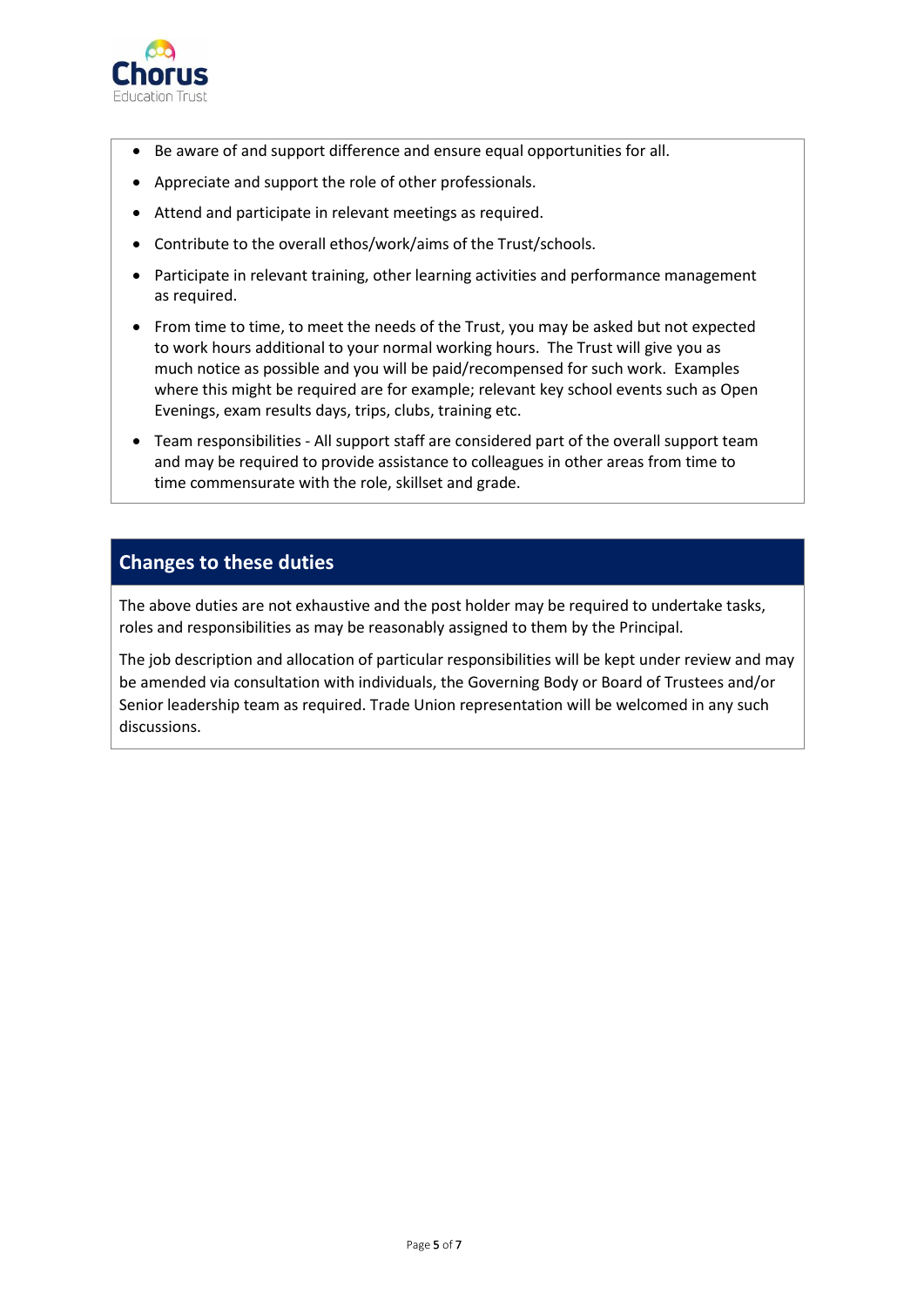

# **Person Specification**

## **Job title: Senior Science Technician**

| <b>REQUIREMENTS</b>                                                                                                      |              | <b>Desirable</b> | <b>Assessment method</b><br>$A =$ application<br>I = interview<br>$R = reference$ |  |  |
|--------------------------------------------------------------------------------------------------------------------------|--------------|------------------|-----------------------------------------------------------------------------------|--|--|
| Knowledge, experience and skills                                                                                         |              |                  |                                                                                   |  |  |
| Experience of working in a school environment                                                                            |              | $\checkmark$     | A/I/R                                                                             |  |  |
| Experience of working in a laboratory environment                                                                        |              | ✓                | A/I/R                                                                             |  |  |
| Ability to prepare equipment & materials for lessons, as<br>requested by teachers                                        |              |                  | A/I/R                                                                             |  |  |
| Basic IT skills in Microsoft Office: Word, Excel, email and the<br>web etc                                               | ✓            |                  | A/I                                                                               |  |  |
| Competence in handling, manipulating and maintaining<br>equipment                                                        | ✓            |                  | A/I                                                                               |  |  |
| Experience of working with and supporting others                                                                         | ✓            |                  | A/I                                                                               |  |  |
| Ability to carry out risk assessments in relation to laboratory<br>work                                                  |              |                  | A/I                                                                               |  |  |
| Detailed knowledge of safe working practices in relation to<br>handling                                                  |              | ✓                | A/I                                                                               |  |  |
| Ability to identify work priorities and manage own workload                                                              | $\checkmark$ |                  | A/I                                                                               |  |  |
| Detailed knowledge of COSHH regulations in relation to safe<br>storage and handling of Chemicals                         |              | ✓                | A/I                                                                               |  |  |
| Ability to offer professional guidance and assistance to<br>students and teachers on practical aspects of the curriculum |              |                  | A/I                                                                               |  |  |
| Be able to maintain accurate work records and inventories                                                                | ✓            |                  | A/I                                                                               |  |  |
| Be able to lift equipment and move trolleys etc                                                                          | ✓            |                  | A/I                                                                               |  |  |